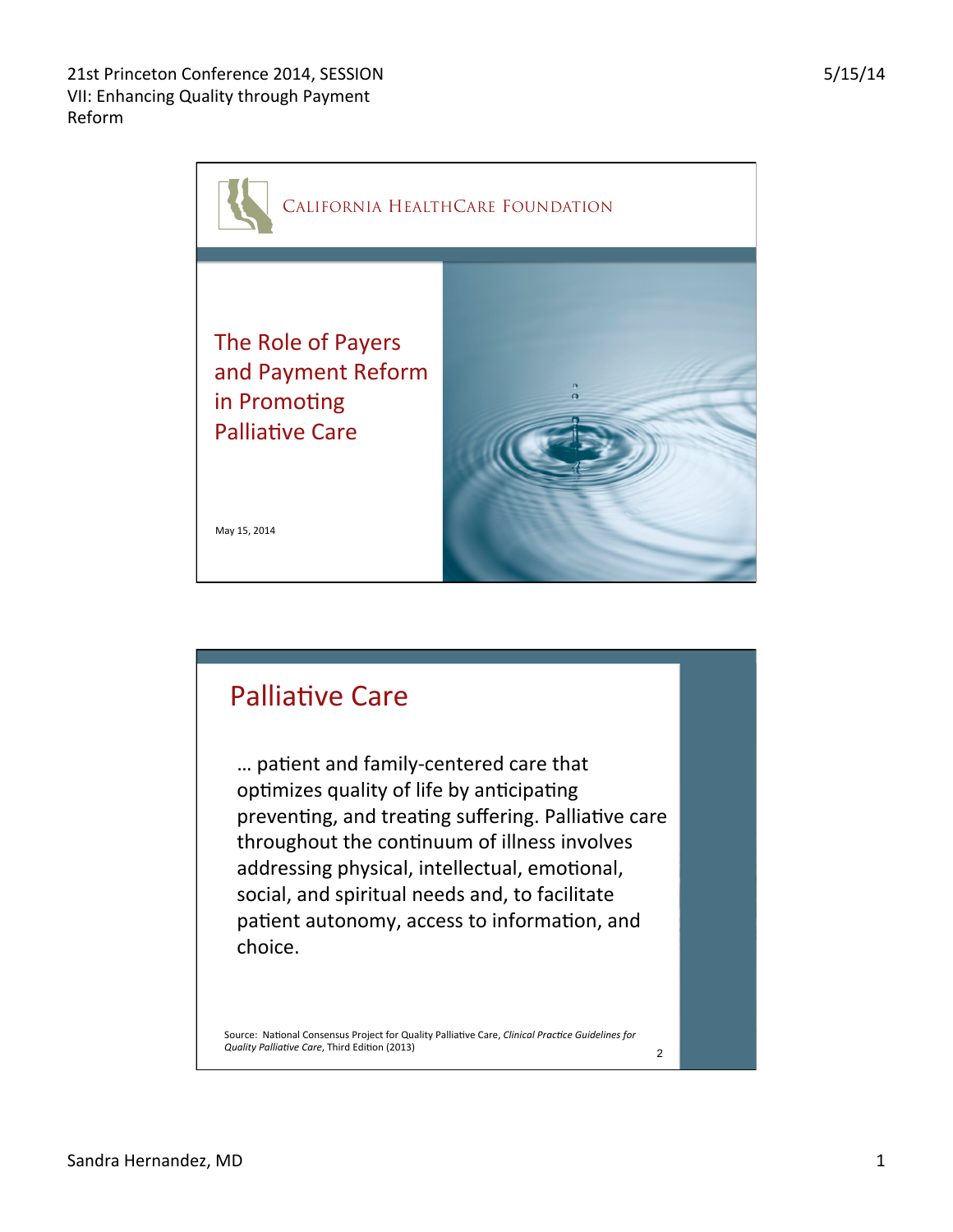

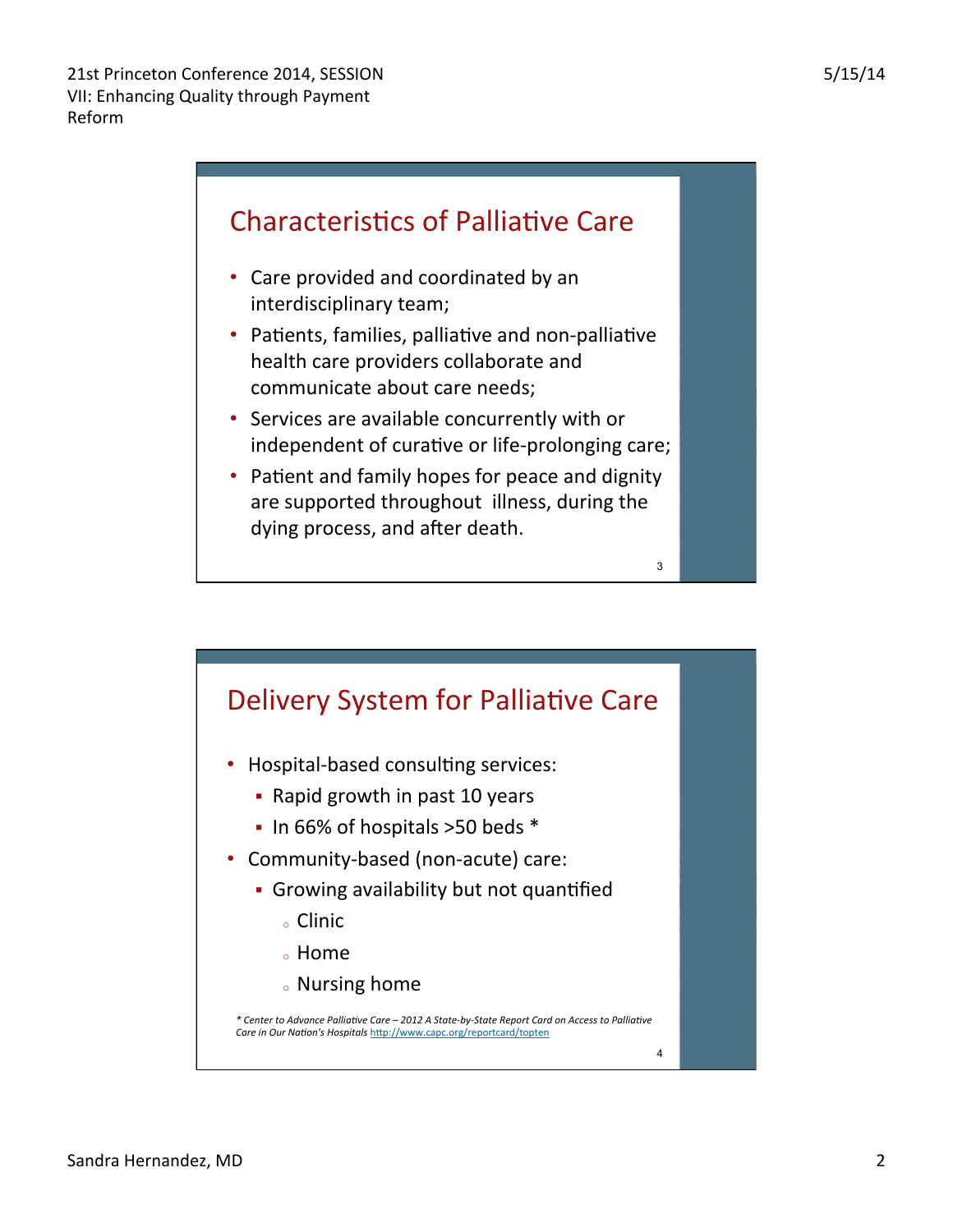

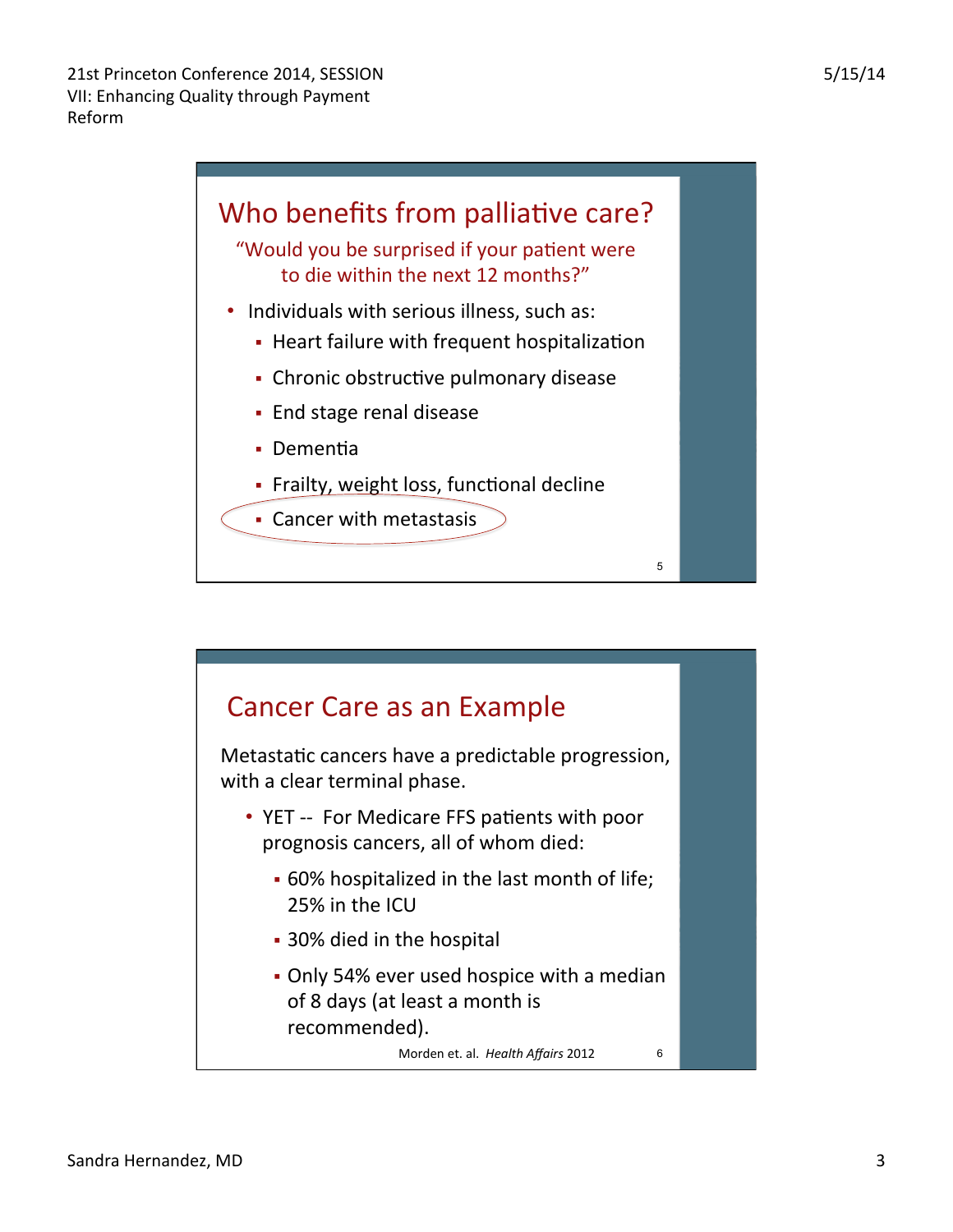

7

incer<br>are.

## Guidelines / Recommendations

## For Oncologists - Professional guidance

Since 2012 ASCO has recommended that patients with metastatic or advanced cancer be offered palliative care, concurrent with standard treatment.

## **For Consumers - Choosing Widely**

Patients with cancer that cannot be cured should talk with their doctors and learn more about palliative and hospice care while they are still relatively well.

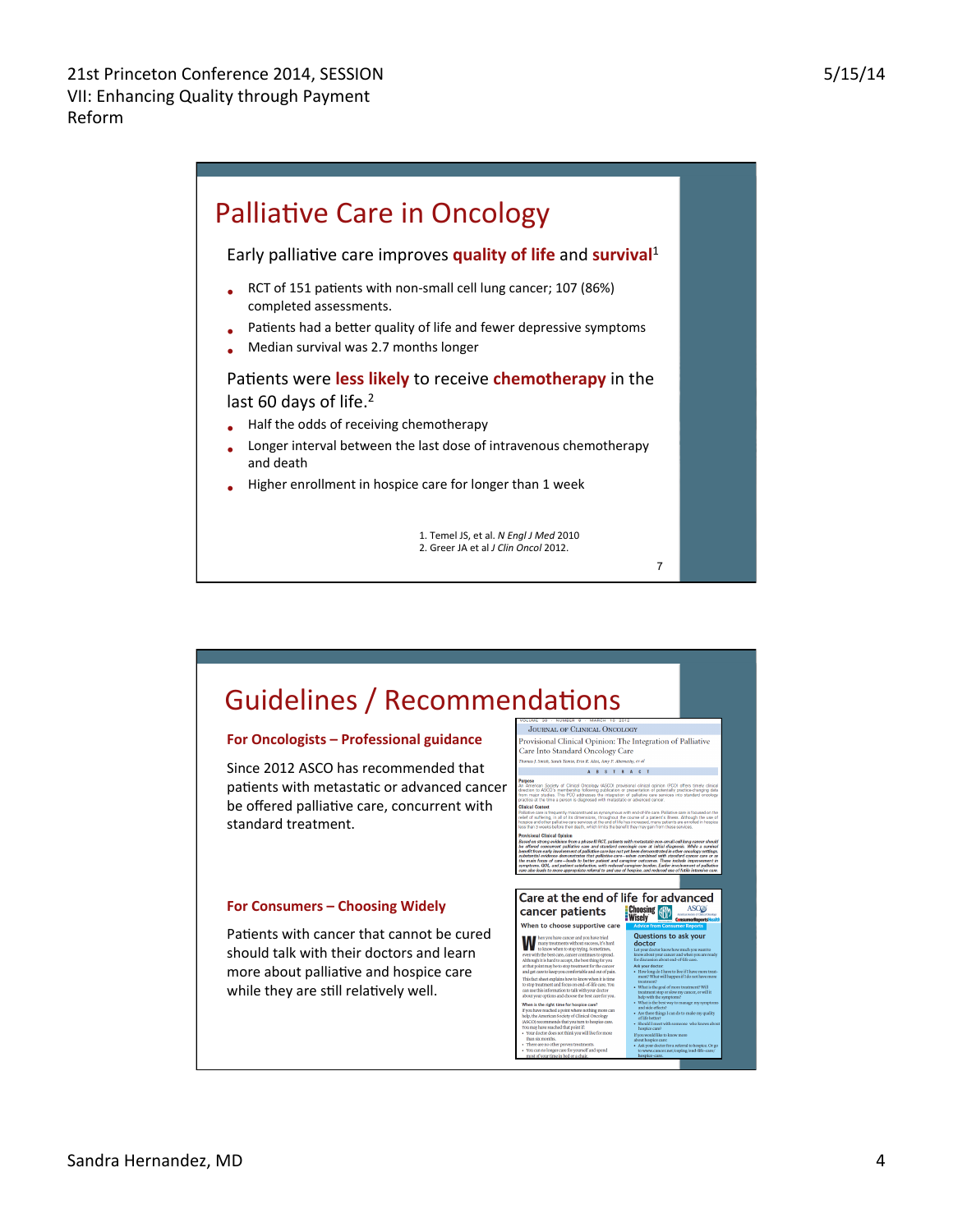

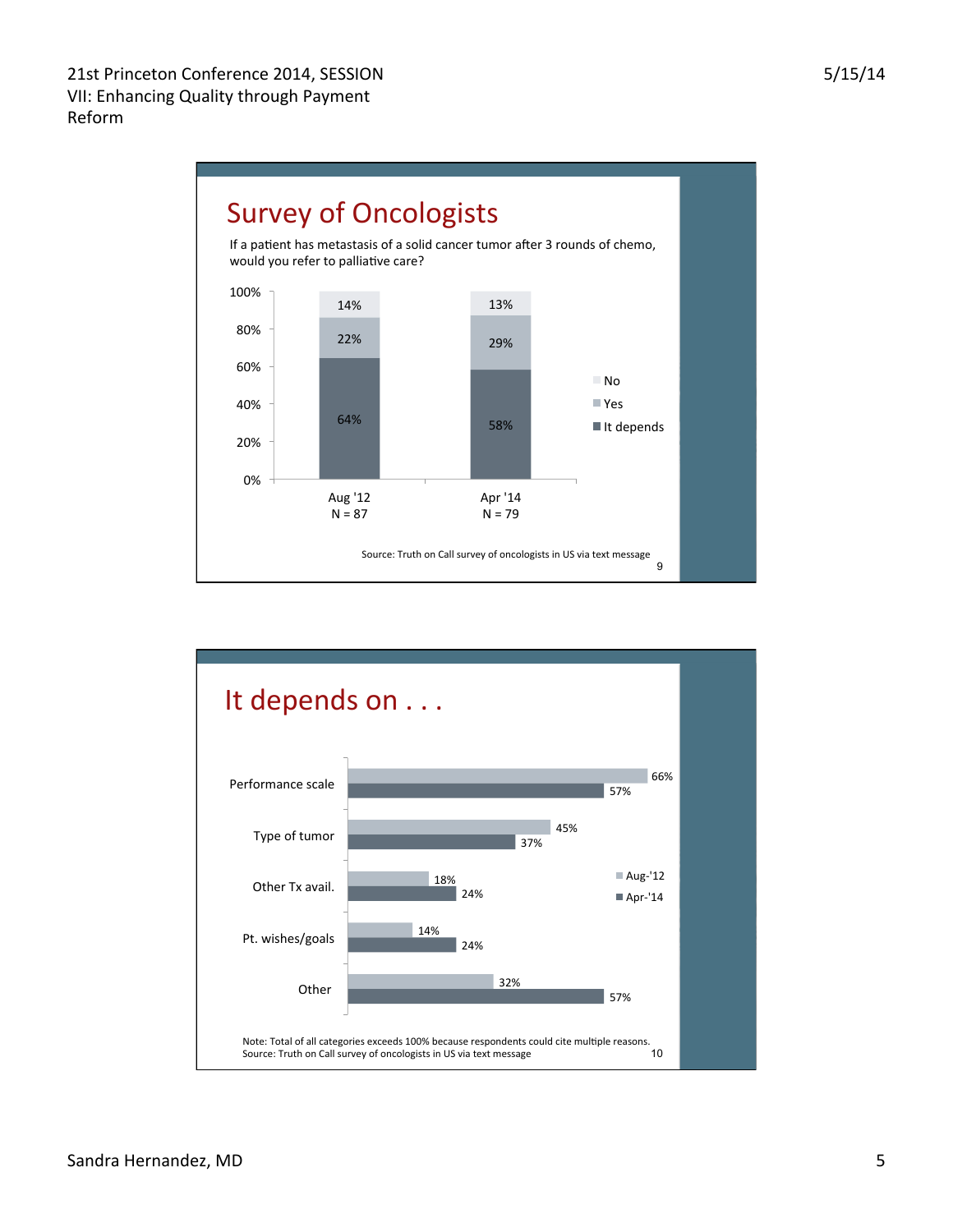

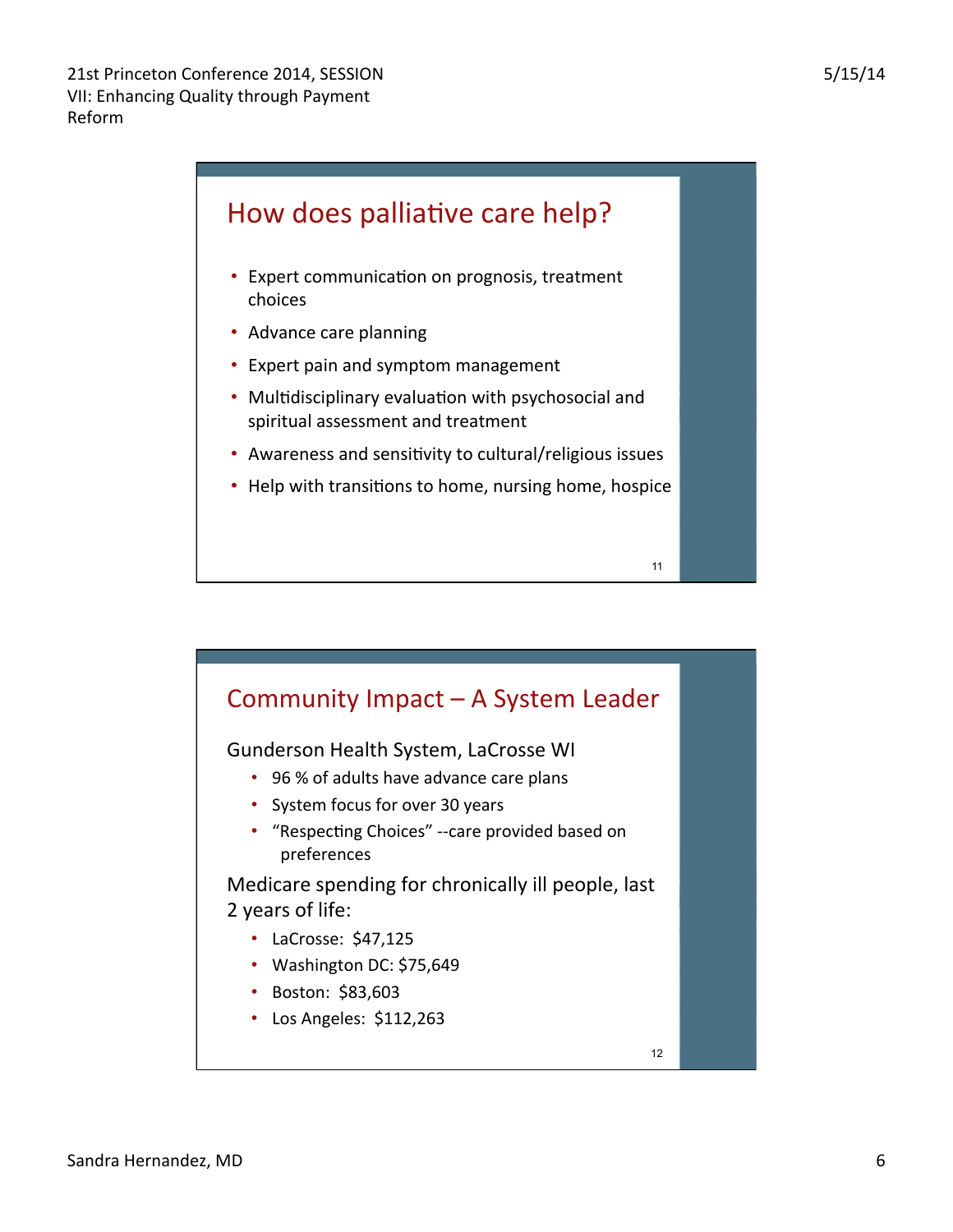

| <b>California Payers and Community PC</b>                                                                                                                                              |                                    |                             |                   |          |                                    |
|----------------------------------------------------------------------------------------------------------------------------------------------------------------------------------------|------------------------------------|-----------------------------|-------------------|----------|------------------------------------|
|                                                                                                                                                                                        | <b>Anthem</b><br><b>Blue Cross</b> | <b>Blue Shield</b><br>of CA | <b>Health Net</b> | Aetna    | <b>United</b><br><b>Healthcare</b> |
| <b>Enhanced Case Management:</b><br>discussion of goals & options,<br>pain/other symptom<br>management, ACP, referrals<br>to community resources                                       |                                    | Piloting                    | In place          | In place | In place                           |
| Liberalized Hospice Benefit:<br>allows for concurrent<br>disease-focused care in<br>commercial population                                                                              | In place                           |                             | In place          | In place | In place                           |
| Home-based PC: services<br>from interdisciplinary PC<br>team, concurrent with<br>curative care                                                                                         |                                    | Considering                 | Considering       |          | Piloting                           |
| California HealthCare Foundation, "A Better Benefit: Health Plans Try New Approaches to End-Of-Life<br>Care" April 2013 (Research conducted Touchstone Consulting), www.chcf.org<br>14 |                                    |                             |                   |          |                                    |